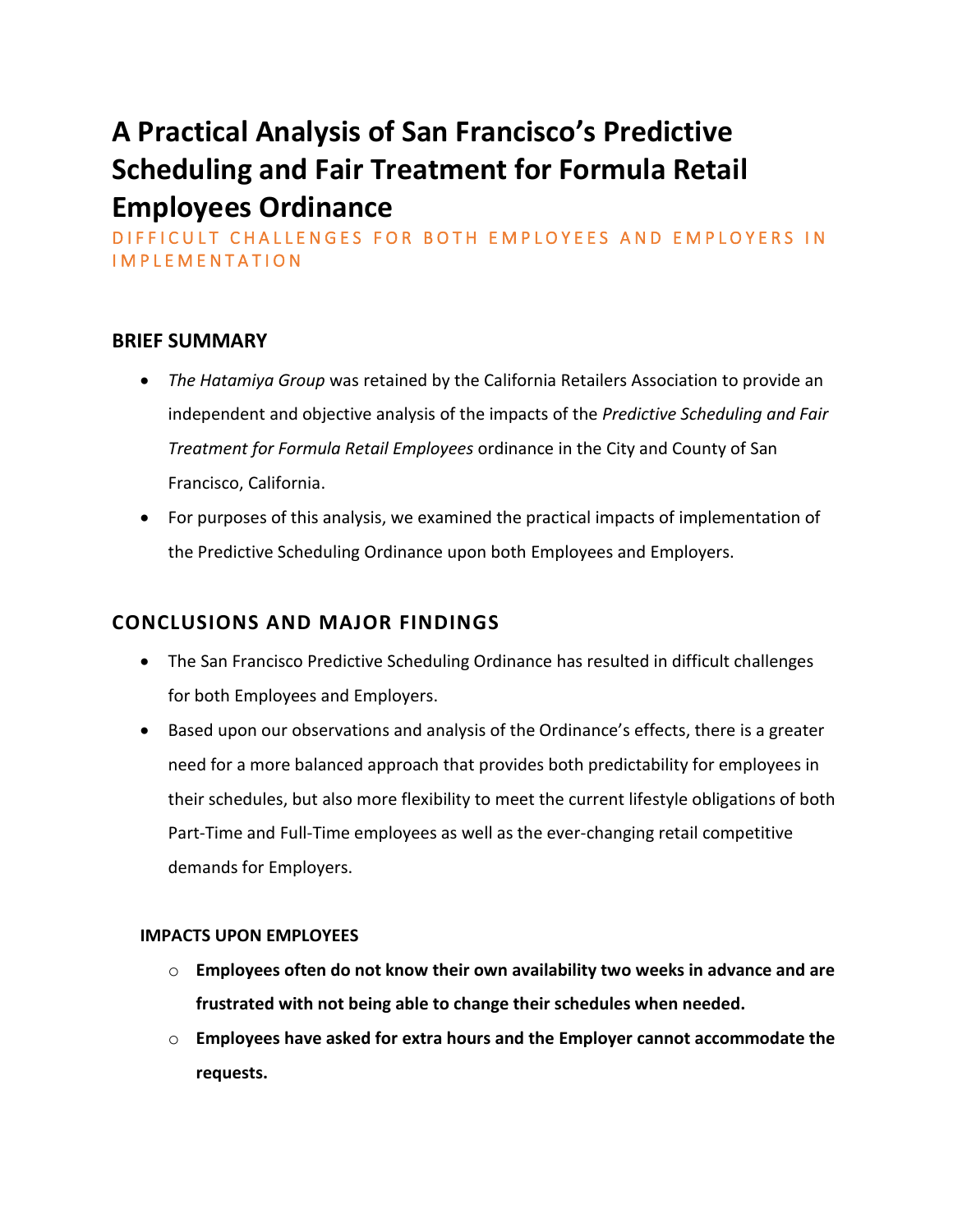- o **The Ordinance, and the narrow definition of "Employer-initiated," severely limits the posting of additional hours as they become available and Employee pick up of additional hours cannot be done within 7 days of the hours available, further limiting the flexibility and benefits of adding hours.**
- o **The onus is further placed upon the Employee to find replacements if they cannot meet the 14-day advance schedule.**
- o **The size of the Employer and number of Employees also provides additional challenges as fewer Employees limit further the flexibility to change work schedules or exchange additional hours.**
- o **Employees have also questioned the need for the change in scheduling requirements, the lack of communication, and the ultimate benefit they derive from the implementation of the Predictive Scheduling Ordinance.**

#### **IMPACTS UPON EMPLOYERS**

- o **One of the most important impacts upon Employers has been the change in store culture, away from open communication to a more scripted dialogue due to the limitations on communications caused by the Ordinance's ambiguous and unclear language, especially as it relates to "Employer-initiated" actions. Rather than incur the potential for "coercive" action and thereby enforcement of penalties, Employers would choose to leave a work shift unfilled.**
- o **In cases of employees on medical leaves of absence, Employers have relied to their detriment on employee doctor notes stating expected return to work dates in setting the work schedules. Often doctors extend return to work dates at the last minute, and in those cases such employees must be removed from the schedule sometimes on the day they are scheduled to work.**
- o **The requirement of two week schedules also negatively impacts quality of new hire training. Rather than scheduling training with the most appropriate staff members, Employers have had to pair up new hires with whoever is available.**